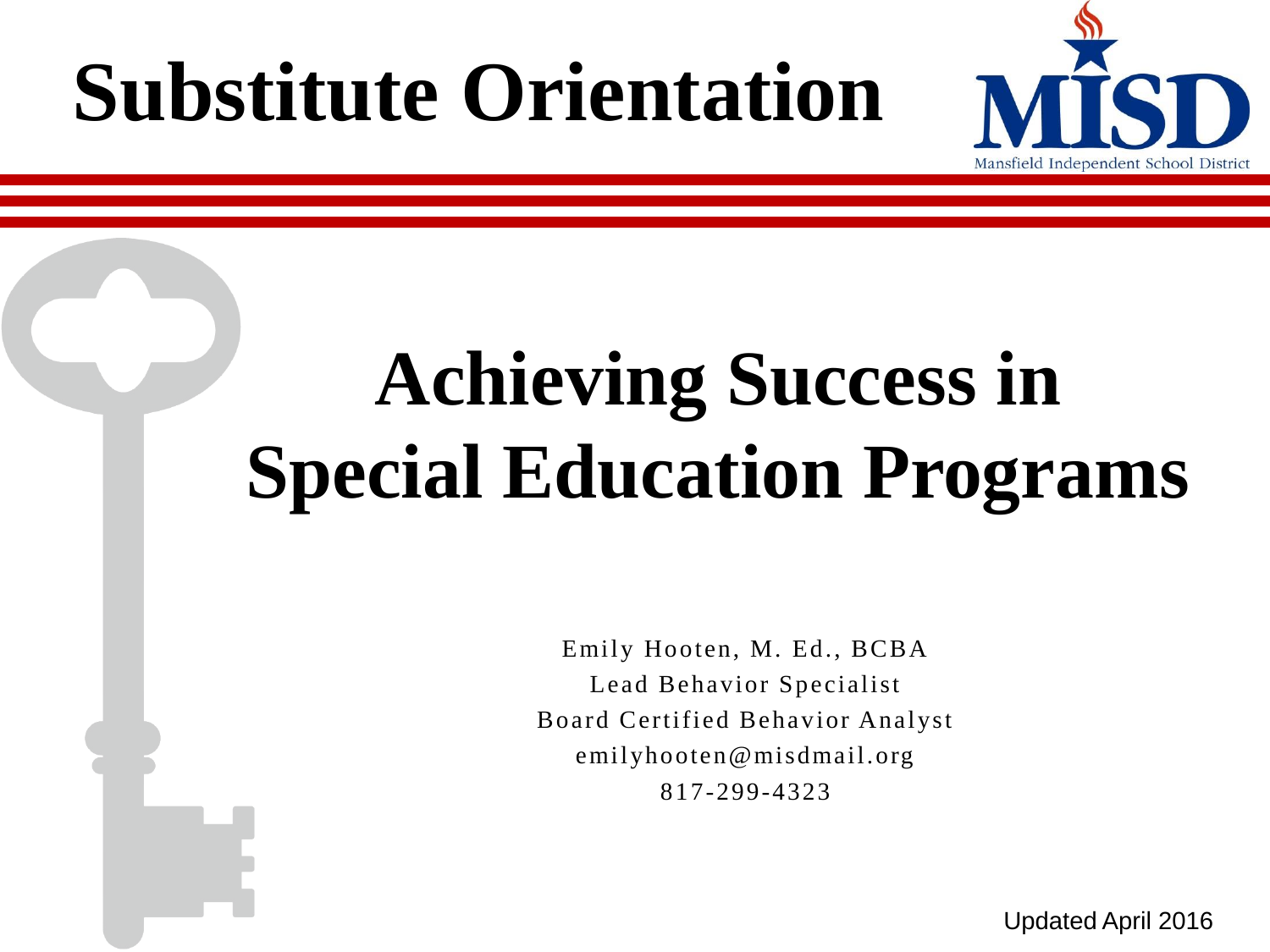



- Review MISD Special Education Belief **Statements**
- 13 Disability Categories
- Special Education Continuum of Services
- Self-Contained Programs
- 10 Things Teachers Want You To Know
- Question & Answer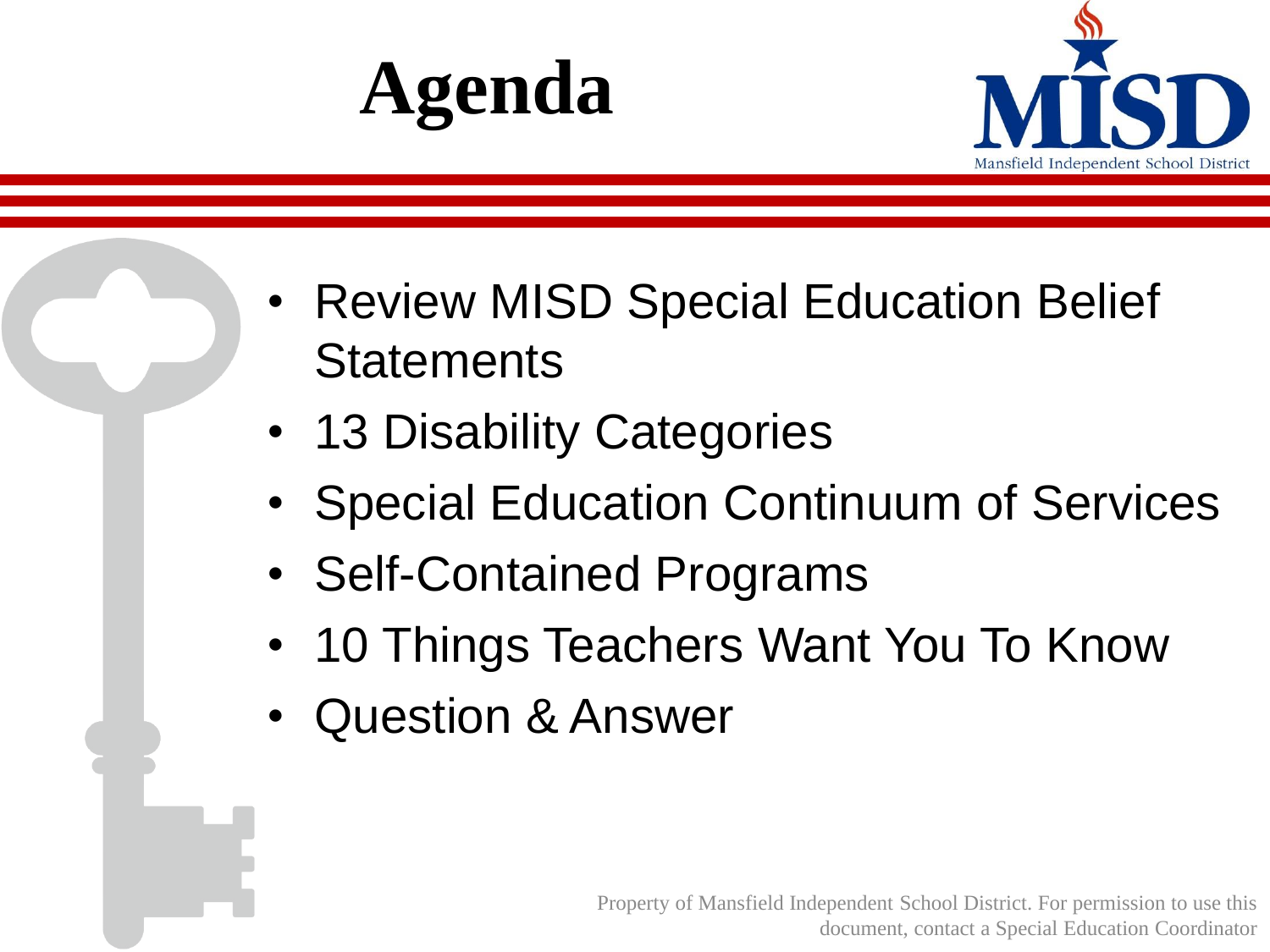#### **MISD Special Education Belief Statements**



Mansfield ISD will strive to ensure that special classes, separate schooling, or other removal of children with disabilities from the general educational environment, occurs only when the nature or severity of the disability of a child is such that education in the general education classes with the use of supplementary aids and services cannot be achieved satisfactorily.

MISD will provide a continuum of services ranging from full time placement in general education classrooms to selfcontained classrooms.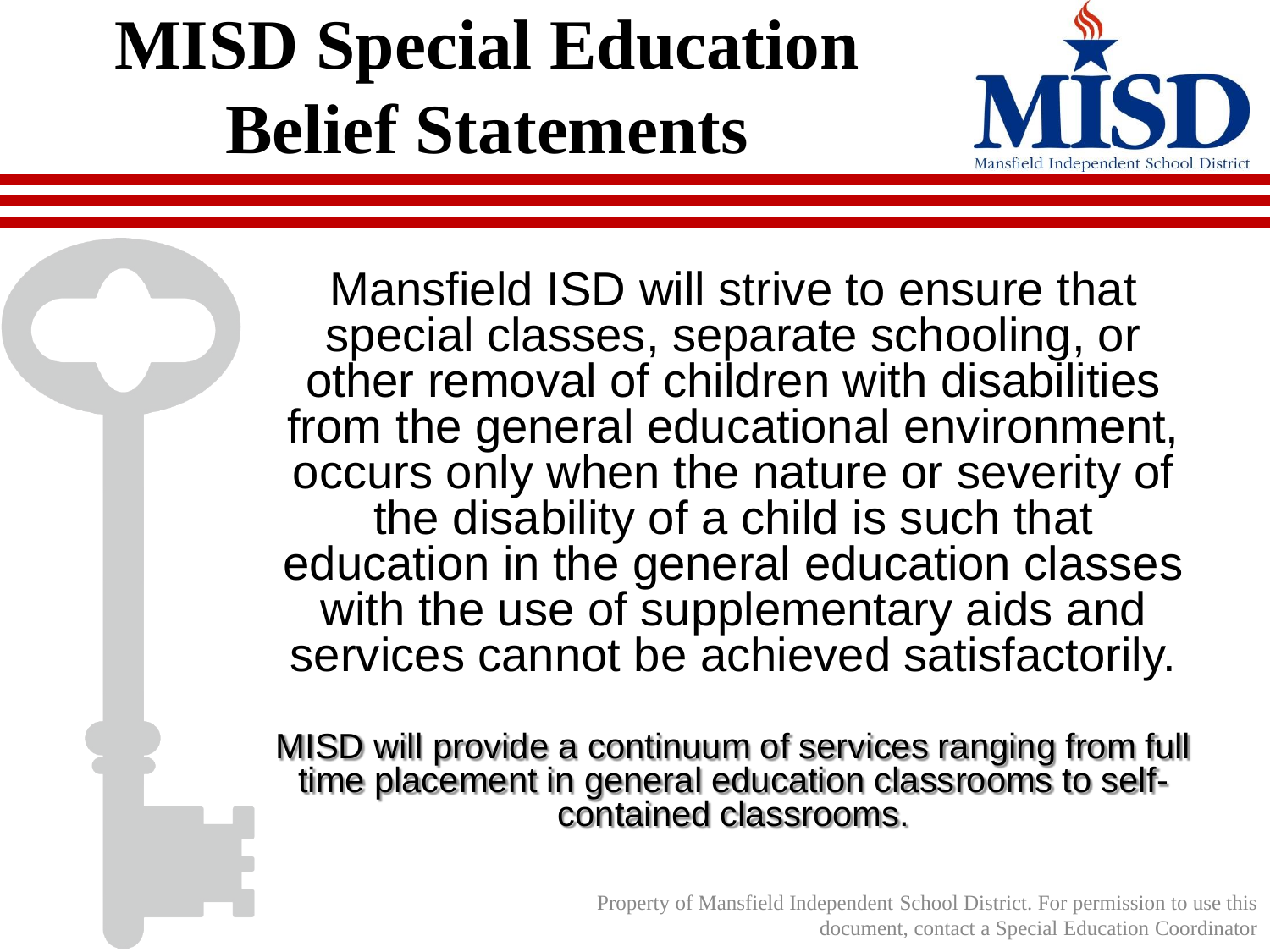## **Special Education 13 Disability Categories**



• Autism

- Deaf-Blindness
- Emotional Disturbance
- Auditory Impairment
- Intellectual Disability
- Multiple Disabilities
- Orthopedic Impairment
- **Other Health Impairment**
- Specific Learning Disability
- Speech or Language Impairment
- Traumatic Brain Injury
- Visual Impairment
- Non-Categorical Early Childhood

*"Take initiative to work with our students. This substitute position will not be a "pass out a worksheet and kick back" kind of day, but it will be fun!"*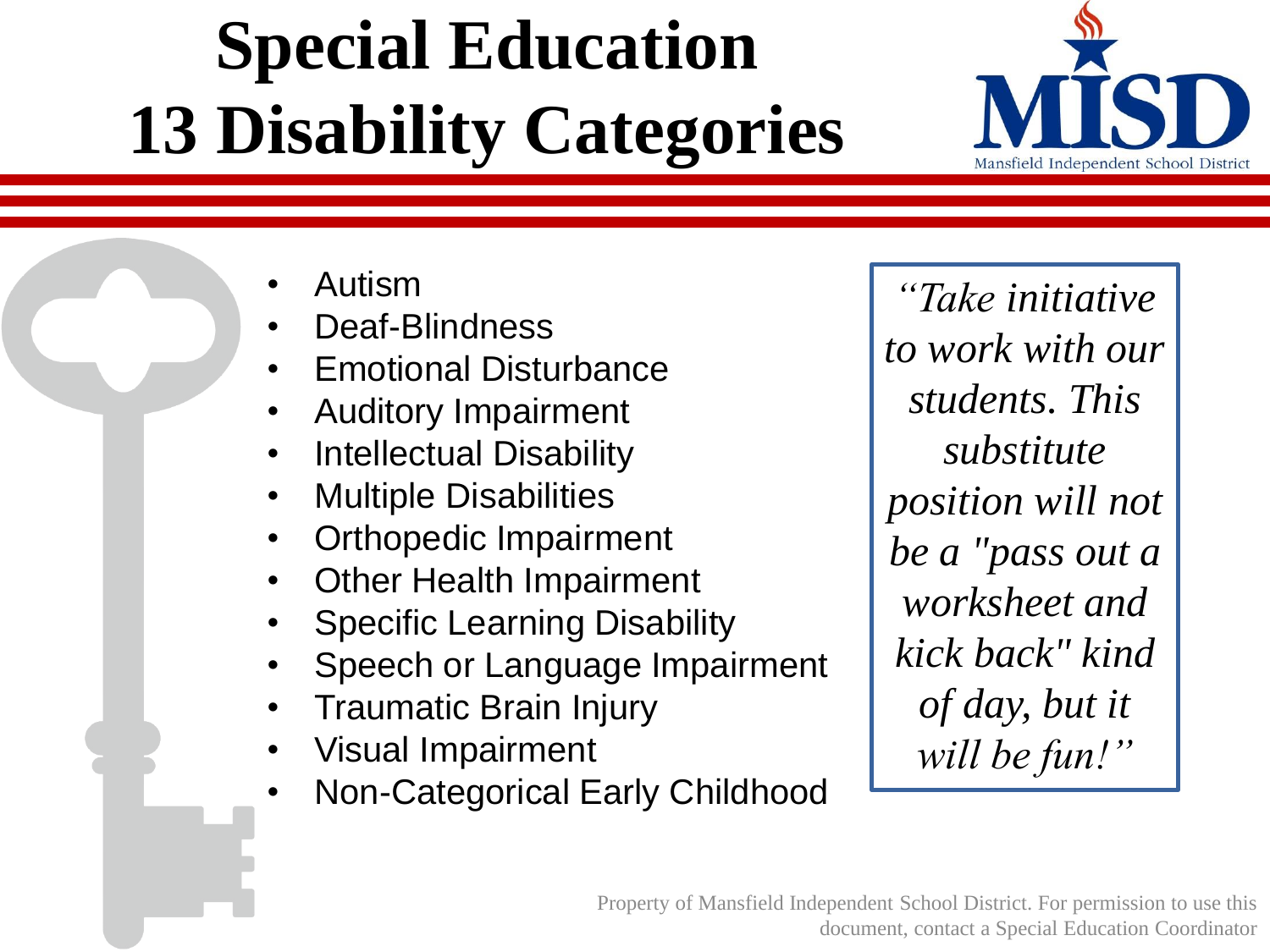#### **Continuum of services**



| <b>Inclusive Settings</b> | <b>Self-Contained Programs</b> |
|---------------------------|--------------------------------|
| <b>Mainstream</b>         | <b>PLC</b>                     |
| <b>Co-Teaching</b>        | <b>PPCD</b>                    |
| <b>Inclusion Support</b>  | <b>FLS</b>                     |
| <b>Content Mastery</b>    | <b>FALS</b>                    |
| <b>Resource</b>           | <b>FALS-B</b>                  |
|                           | <b>ISLE</b>                    |
|                           | <b>SUCCESS</b>                 |
|                           | <b>STARS</b>                   |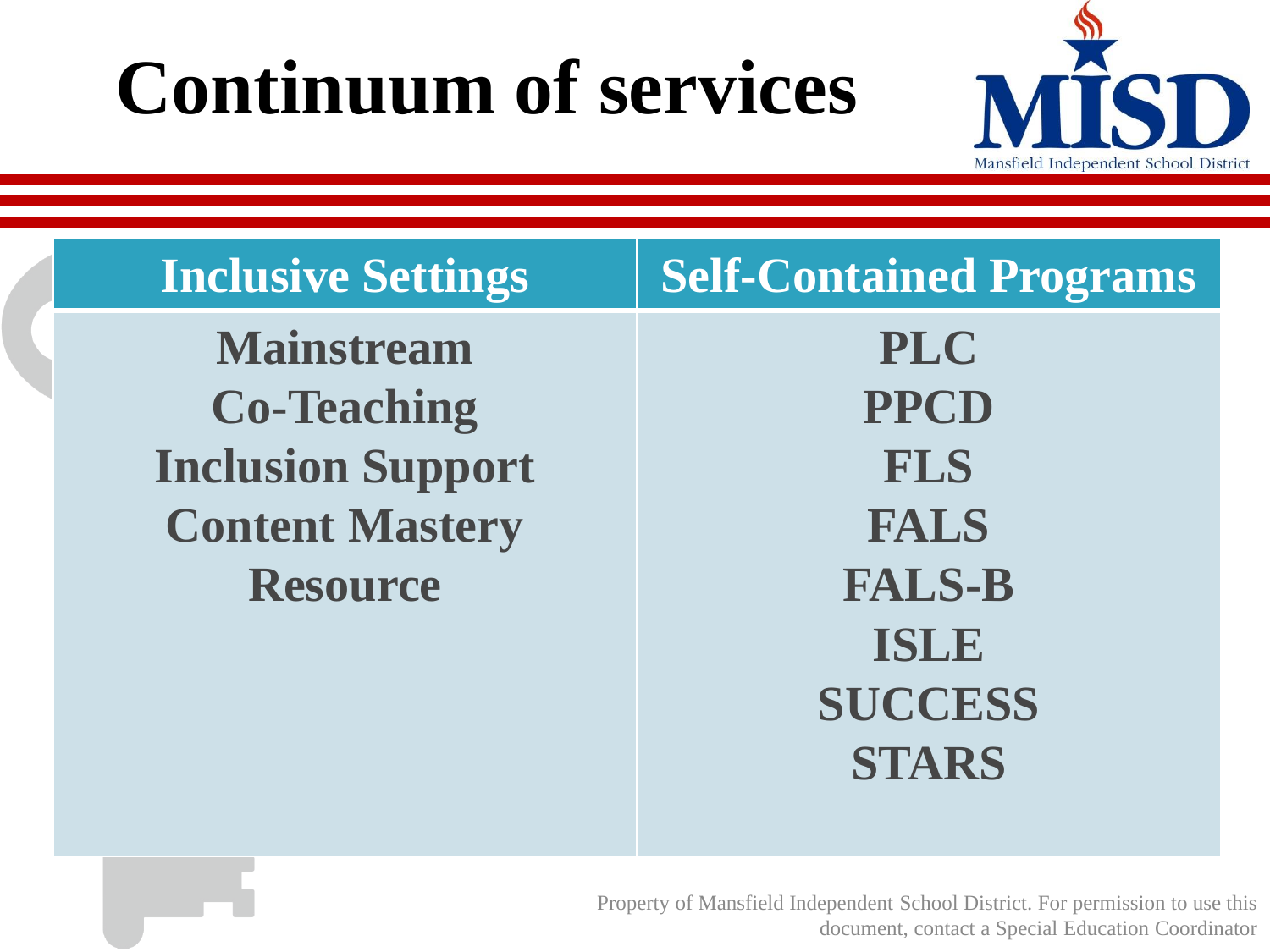



- Pre-school aged students
- Students with speech, language, and communication difficulties

*"Please don't assume that because a child is non-verbal that they don't understand what you are saying."*

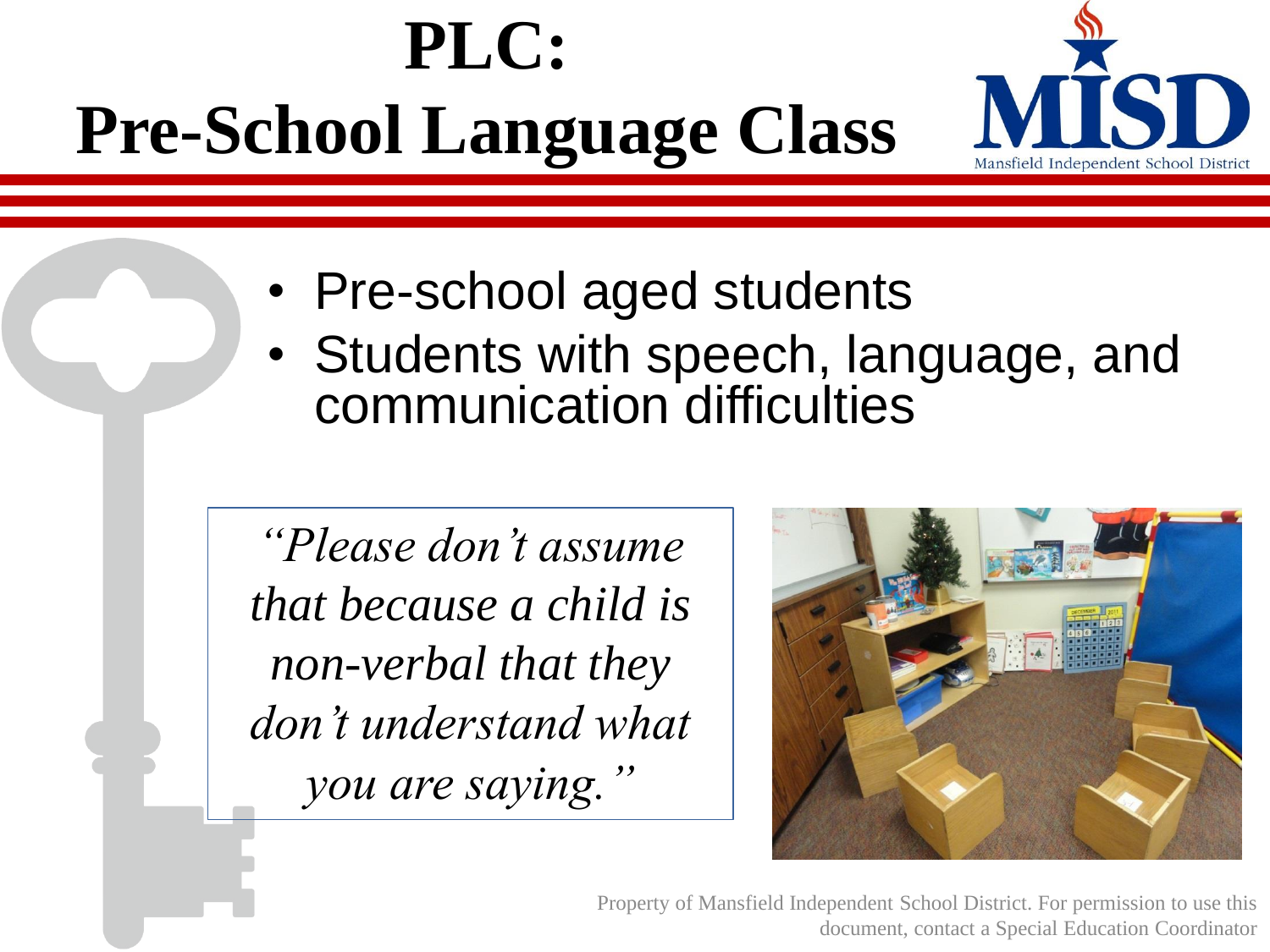#### **PPCD: Pre-School Program for Children with Disabilities**



• Pre-school aged students

• Students may have cognitive and developmental delays

*"Learning is a process and sometimes it takes students a while to complete a task, but we need to try to let them do it by themselves as much as possible."*

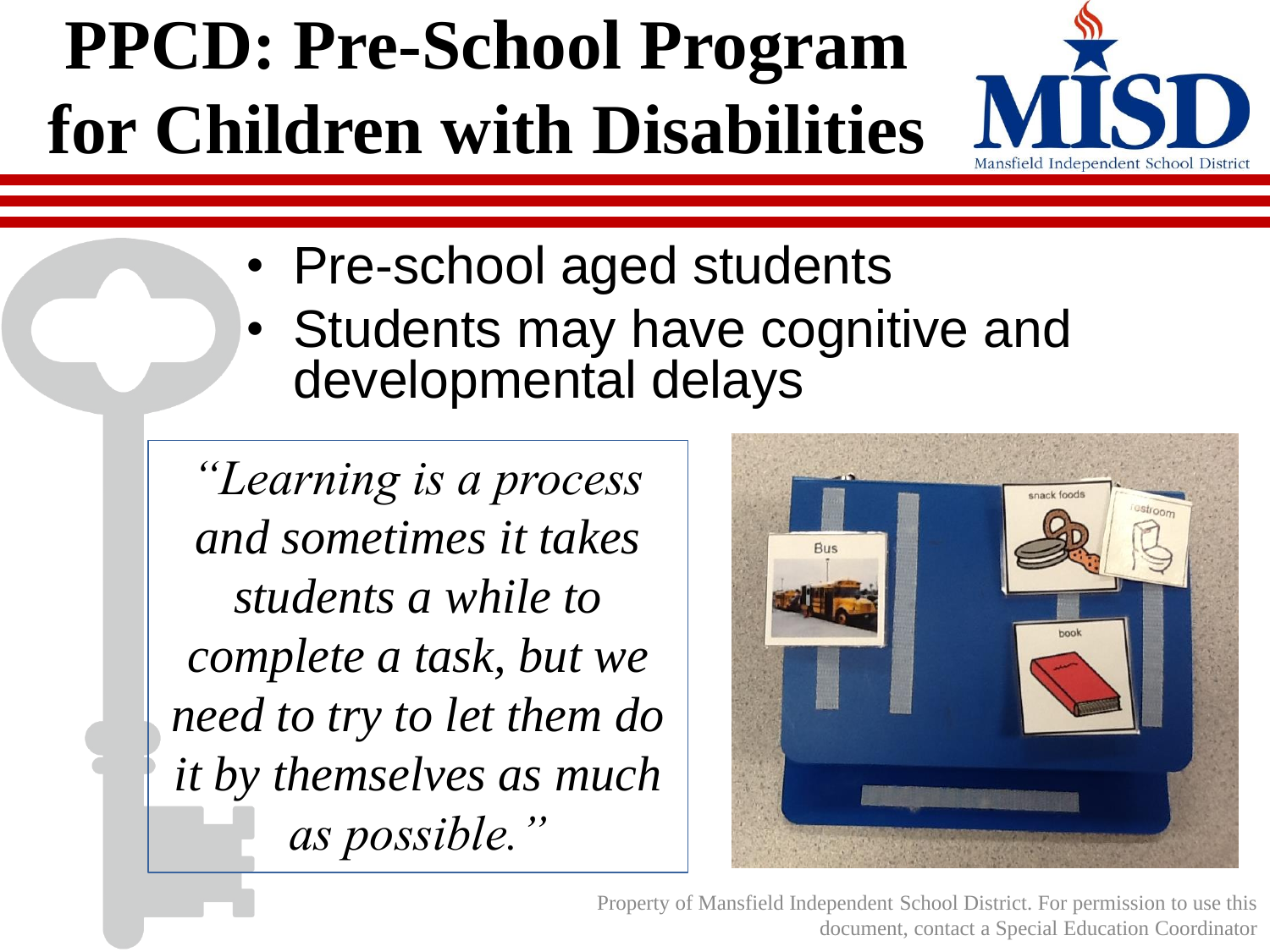## **FLS: Functional Living Skills**

![](_page_7_Picture_1.jpeg)

- Elementary High-School aged students
- Students with severe and profound cognitive and developmental delays
- Students with significant medical needs

*"We are here to teach each student how to be successful, despite their disability."*

![](_page_7_Picture_6.jpeg)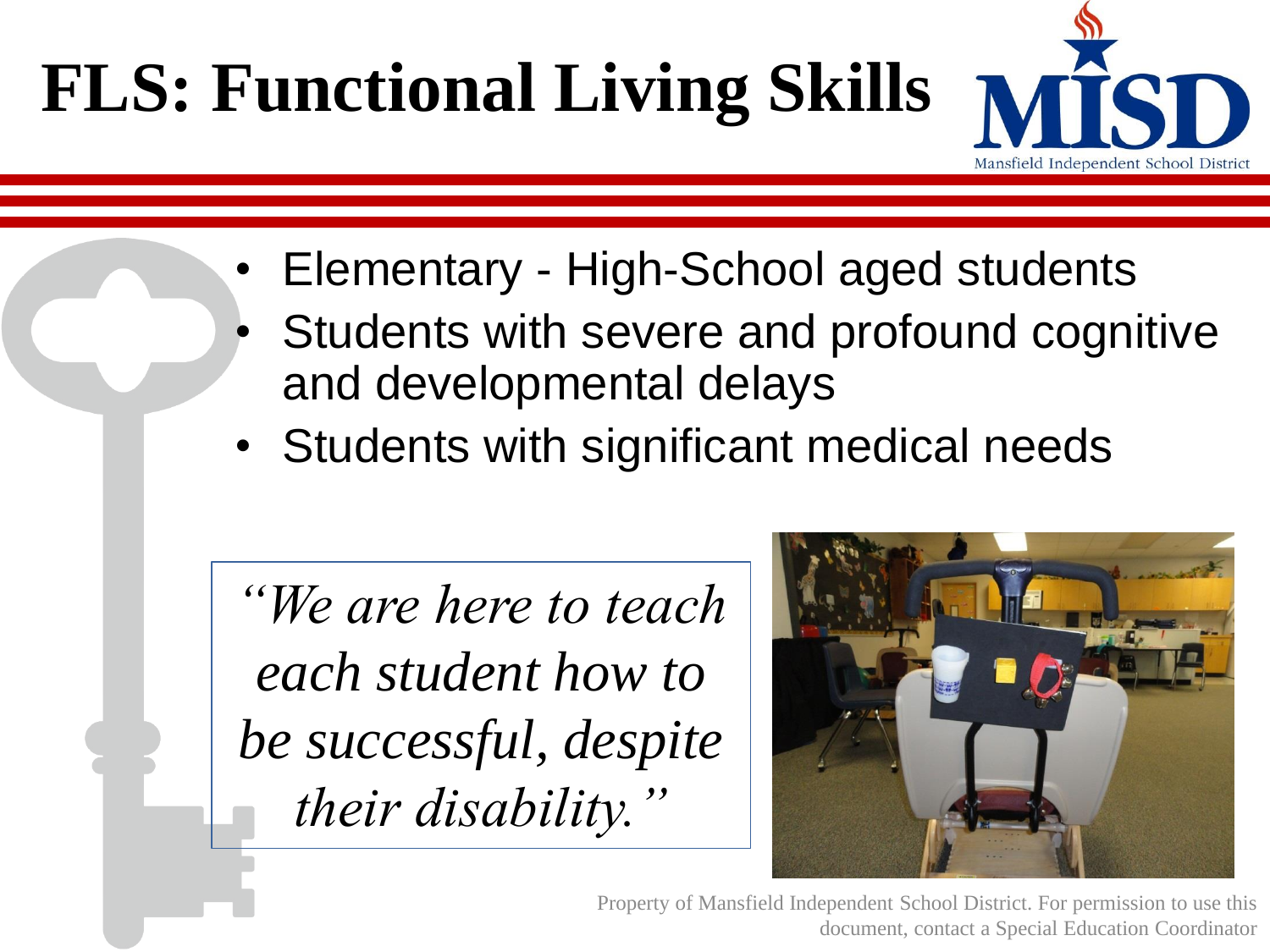## **FALS: Functional Academic & Living Skills**

![](_page_8_Picture_1.jpeg)

- Elementary High-School aged students
- Students with cognitive and developmental delays

*"It is our job to teach the students in all areas academics, vocational, social, independence, and daily living skills."*

![](_page_8_Picture_5.jpeg)

*"Try to stay as close to the schedule as possible because a lot of changes upset the kids, especially those with autism."*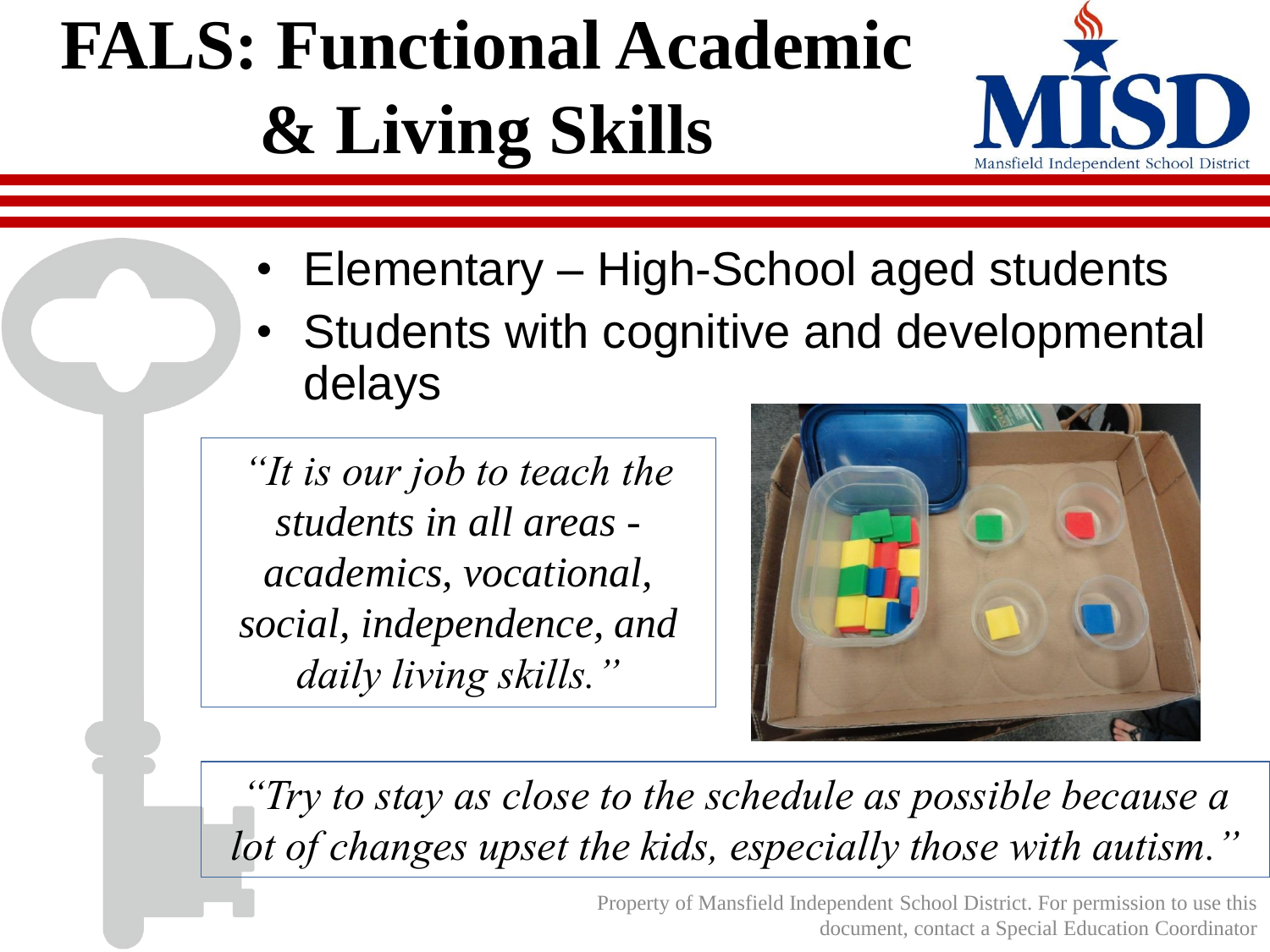#### **FALS-B: Functional Academic & Living Skills - Behavior Unit**

![](_page_9_Picture_1.jpeg)

- Elementary High-School aged students
- Students with cognitive and developmental delays
- Students with significant behavioral challenges

*"Our students need structure, routine, guidelines, explanations, patience, but most of all, empathy, NOT sympathy."*

![](_page_9_Picture_6.jpeg)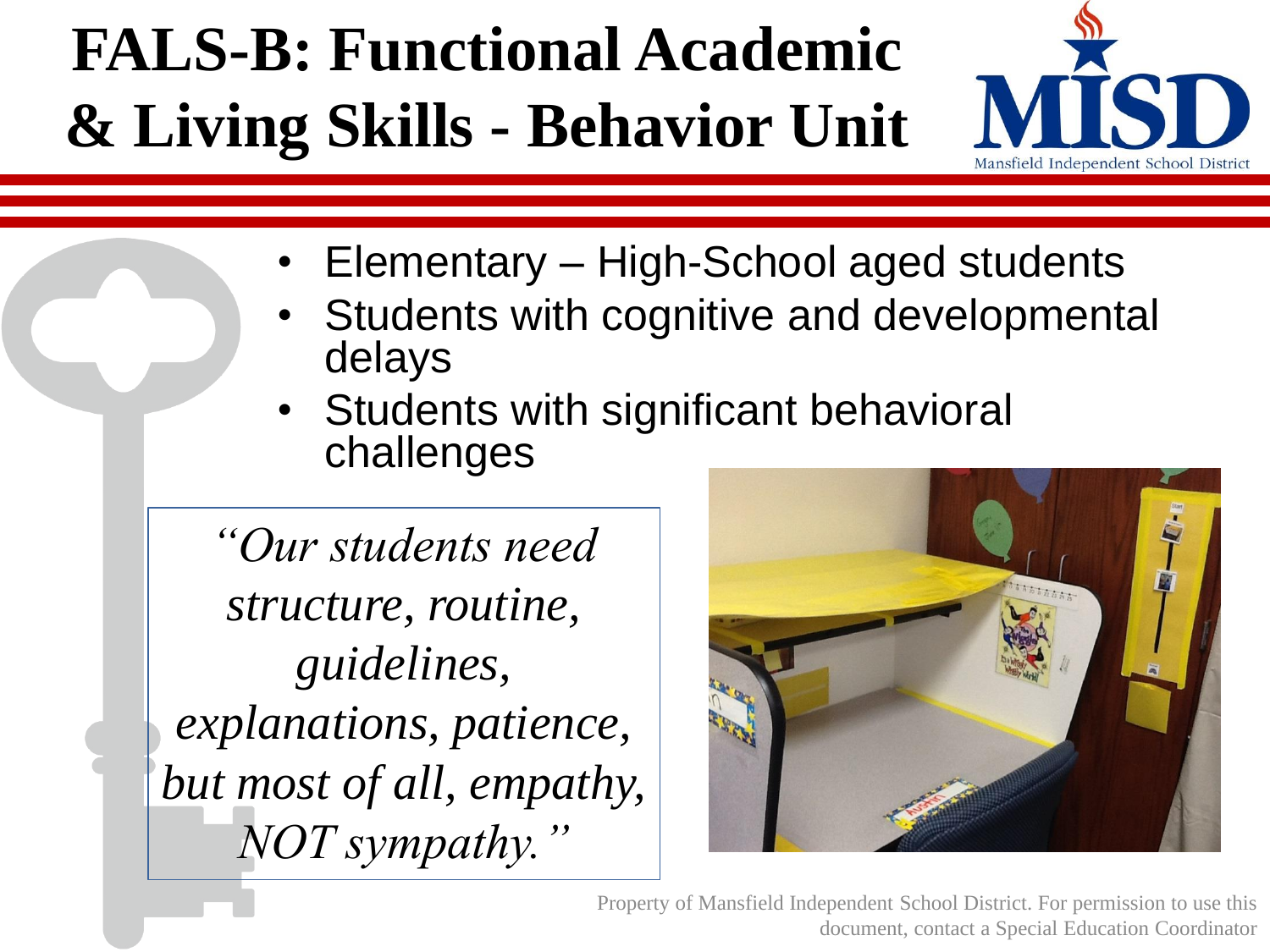#### **ISLE: Individualized Structured Learning Environment**

![](_page_10_Picture_1.jpeg)

- Elementary High-School aged students
- Students with average to above average intelligence, but require a structured environment and significant behavioral interventions.
- Students may be on the autism spectrum.

*"Given the right opportunities these students will surprise you endlessly."*

![](_page_10_Picture_6.jpeg)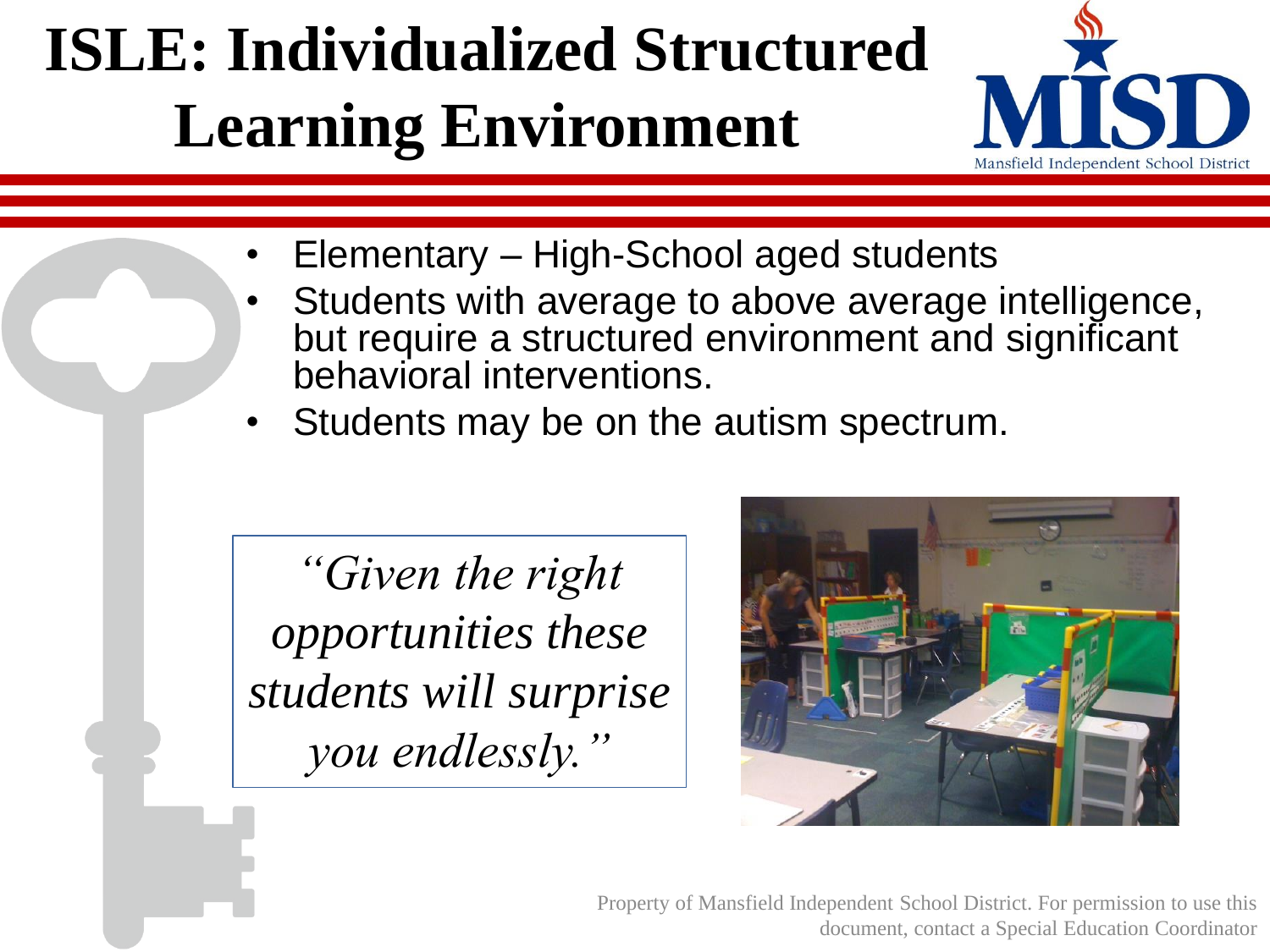# **SUCCESS Program**

![](_page_11_Picture_1.jpeg)

- Elementary High School aged students
- Students with average to above average intelligence that require significant behavioral interventions.
- Students may have significant mental health needs.

*"A lot of behaviors in my classroom are attention seeking behaviors, be careful how you react to certain behaviors."*

*"Please understand that the paraprofessionals in the class are the experts with the students."*

![](_page_11_Picture_7.jpeg)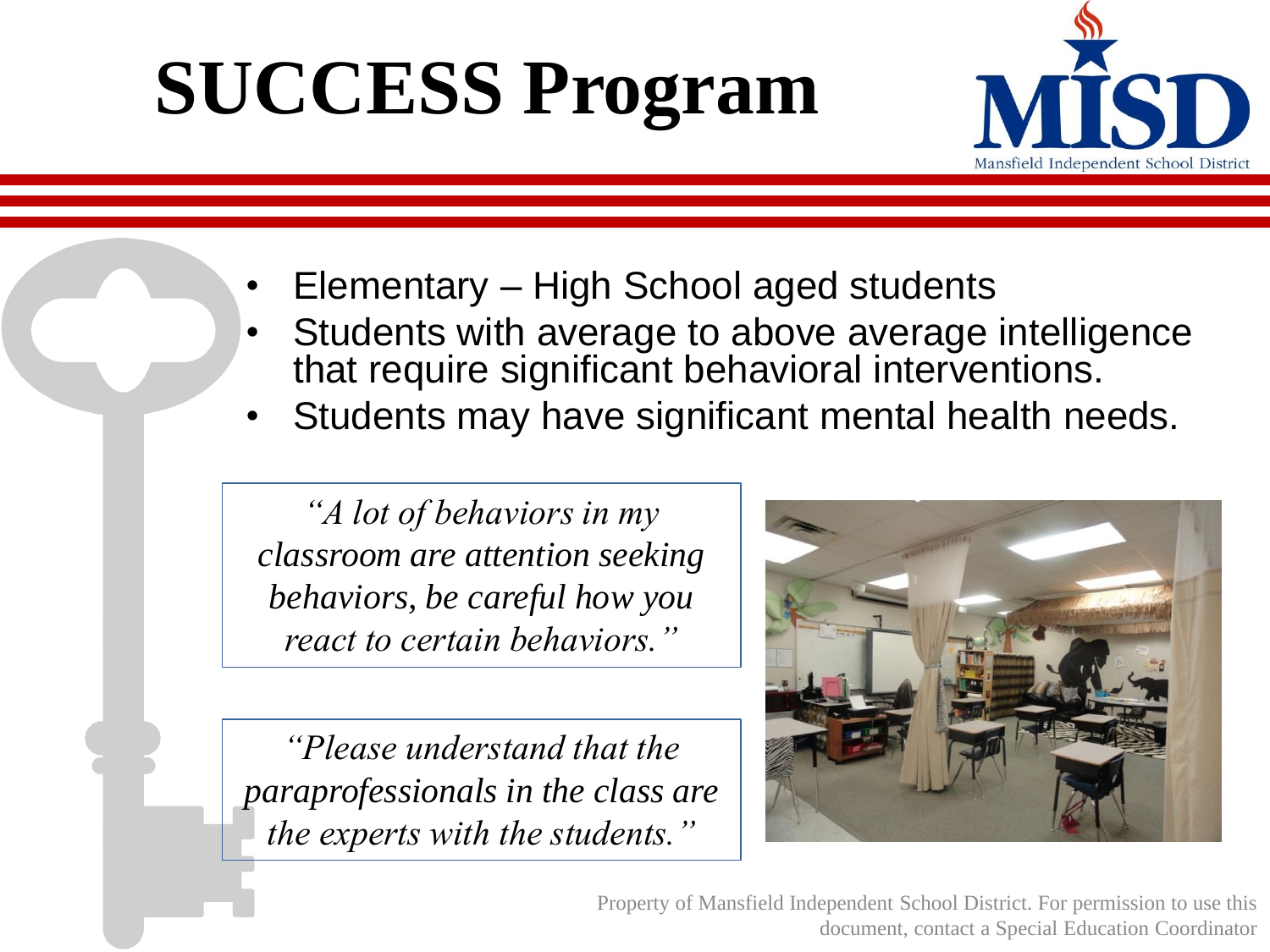# **STARS Program**

![](_page_12_Picture_1.jpeg)

- Elementary Middle School (K-8 Grades)
- Students with significant behavioral challenges that require a highly structured environment with small staff to student ratio
- Located at Phoenix Academy
- Not a punitive placement

*"The ability to learn from one's mistakes is a critical life skill. We must be willing to help develop the skill, not just punish students who* 

![](_page_12_Picture_7.jpeg)